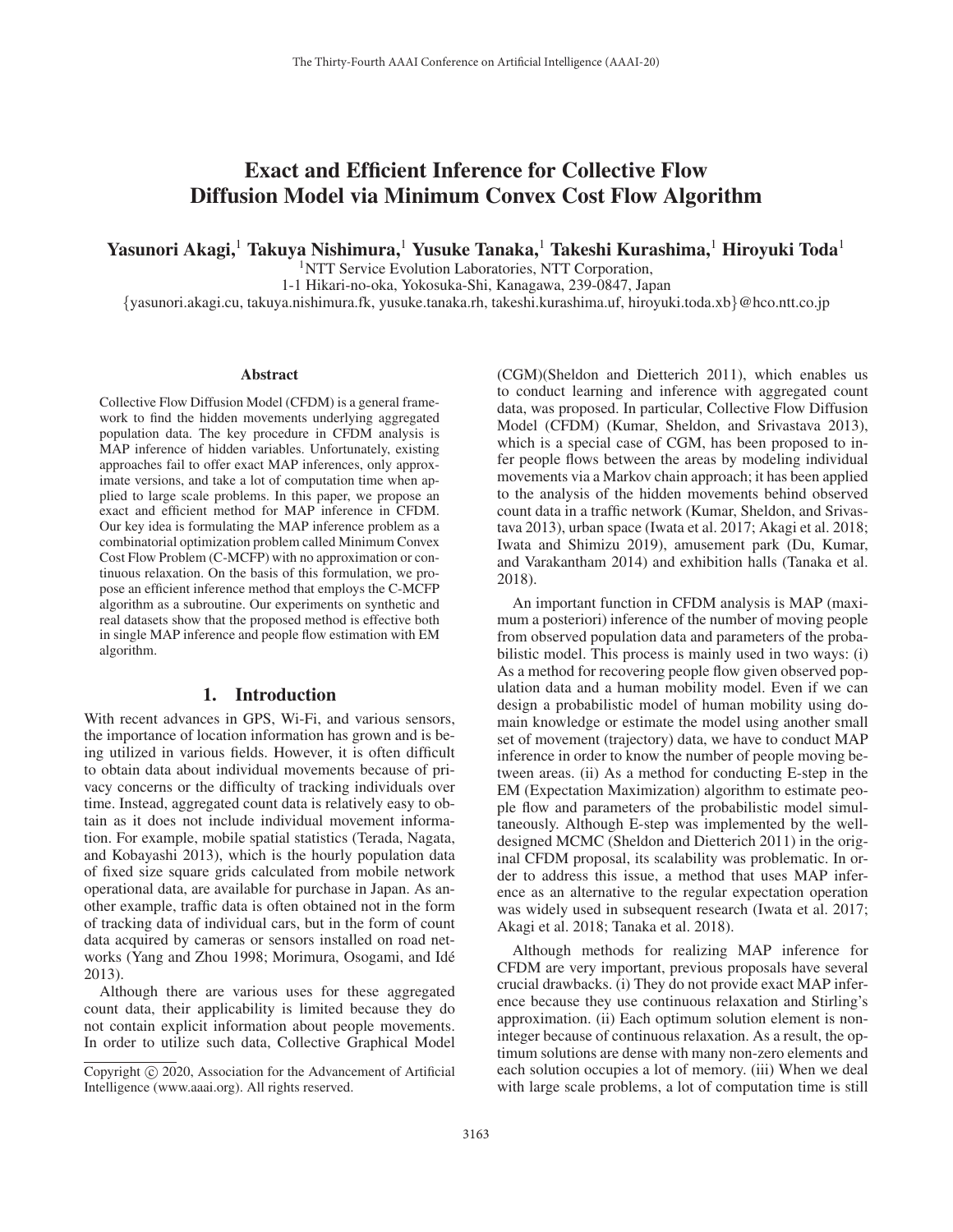needed to solve the optimization problem.

In this paper, we propose a novel method for MAP inference in CFDM that overcomes the shortcomings of previous approaches. Our key idea is formulating the MAP inference problem in CFDM as a combinatorial optimization problem called (non-linear) Minimum Cost Flow Problem (MCFP). Moreover, we prove that all cost functions of the MCFP are "discrete convex functions", discrete analogues of the continuous convex function. This fact indicates that the formulated MCFP is a Minimum Convex Cost Flow Problem (C-MCFP) variant, which is an efficiently solvable subclass of MCFP. On the basis of this formulation, we propose an efficient inference method that employs the C-MCFP algorithm as a subroutine. The proposal has the following advantages:

- 1. It offers exact MAP inference as no approximation is used.
- 2. Optimum solution elements are integers, which is consistent with the number of moving people. Moreover, the solution tends to be sparse and we can hold it with less memory by use of the sparse matrix data structure.
- 3. By utilizing efficient algorithms for C-MCFP, fast estimation is possible. In addition, it is easy to use in practice because it is not necessary to set hyperparameters, and the calculation time is relatively insensitive to the probabilistic models and the optimum solutions.

Our results are significant in that they bridge two distinct research topics, graph algorithms and CFDM inference. This work is the first to regard CFDM inference as a discrete optimization problem on a graph (all efficient existing methods transform the inference problem into a continuous optimization problem via approximation). Our non-trivial finding of the discrete convexity of the cost function is an important key in revealing the hidden relationship between graph algorithms and inference in collective flow diffusion.

Experiments on synthetic and real datasets show that the proposed method is effective for MAP inference in terms of both running time and solution quality such as sparsity. Of particular note, running time is accelerated 10 times or more and sparsity of optimum solution is dramatically increased in most cases. Moreover, we use the proposal to conduct people flow estimation via the EM algorithm and confirm its effectiveness.

# 2. Problem Setting

For positive integer k, we denote  $[k] := \{1, \ldots, k\}$ . Suppose that the target space is discretized into  $n$  distinct areas. The people who were in area  $i \in [n]$  at timestep t will stay in i or move to another area to be observed in area  $j \in \Gamma_i$  at timestep  $t + 1$ , where  $\Gamma_i \subseteq [n]$  is the set of areas that can be moved to from area  $i$ . This process will be repeated for each  $t \in [T-1]$ , where T is the total number of timesteps.

The problem we address in this paper is formulated as follows. Suppose we are given the population of area  $i$  at timestep t,  $N_{t,i}$  ( $i \in [n], t \in [T]$ ). Our goal is to estimate the number of people who leave area  $i$  at time  $t$  and whose next area is j at time  $t + 1$ ,  $M_{tij}$   $(i \in [n], j \in [n], t \in [T - 1]).$ Figure 1 shows an example of this problem setting.



Figure 1: An example of the problem setting where the number of areas  $n = 3$  and the number of total timesteps  $T = 3$ .

# 3. Background

## 3.1 Collective Flow Diffusion Model (CFDM)

Let  $\theta_i = {\theta_{ij}}_{j \in \Gamma_i}$  ( $\sum_{j \in \Gamma_i} \theta_{ij} = 1$ ) be the transition probability from area  $i$  to other areas (including  $i$  itself). We here assume  $\theta_i$  does not depend on timestep t. Given population  $N_{t,i}$  and transition probability  $\theta_i$ , the transition population  $M_{ti} = \{M_{tij}\}_{j \in \Gamma_i}$   $(t \in [T-1], i \in [n])$  is assumed to be decided by the following multinomial distribution: *M*<sub>ti</sub> ∼ Multi $(N_{t,i}, \theta_i)$ . Given  $\mathbf{N} = \{N_{t,i} \mid t \in [T], i \in [n]\}$  and  $M = \{M_{ti} | t \in [T-1], i \in [n]\}\$ , the likelihood function of  $\theta = {\theta_i | i \in [n]}$  is given by

$$
P(\boldsymbol{M} \mid \boldsymbol{N}, \boldsymbol{\theta}) \propto \prod_{t=1}^{T-1} \prod_{i \in [n]} \left( \frac{N_{t,i}!}{\prod_{j \in \Gamma_i} M_{tij}!} \prod_{j \in \Gamma_i} \theta_{ij}^{M_{tij}} \right). \tag{1}
$$

In addition, the population in each area,  $N_{t,i}$ , and the transition population between areas,  $M_{ti}$ , satisfy the following two relationships  $N_{t,i} = \sum_{j \in \Gamma_i} M_{tij}, N_{t+1,i} = \sum_{i \in \Gamma_i} M_{tji}$  ( $t \in [T-1], i \in [n]$ ), which represent the  $\sum_{j \in \Gamma_i} M_{tji}$   $(t \in [T-1], i \in [n])$ , which represent the law of conservation in the number of people.

Our purpose is to estimate the true number of people moving between areas. We consider two problems: (i) estimation of *M* given *N* and  $\theta$ , and (ii) estimation of *M* and  $\theta$ given only *N*. The first problem, includes, for example, the case where it is possible to design a human movement model (i.e.  $\theta$ ) in the target space based on domain knowledge, geographical information, or other data related to people movement such as a small amount of trajectory data. The second problem corresponds to the case that there is no clue as to *θ* and it is necessary to estimate everything from *N*.

In any case, an important subroutine in achieving our pur-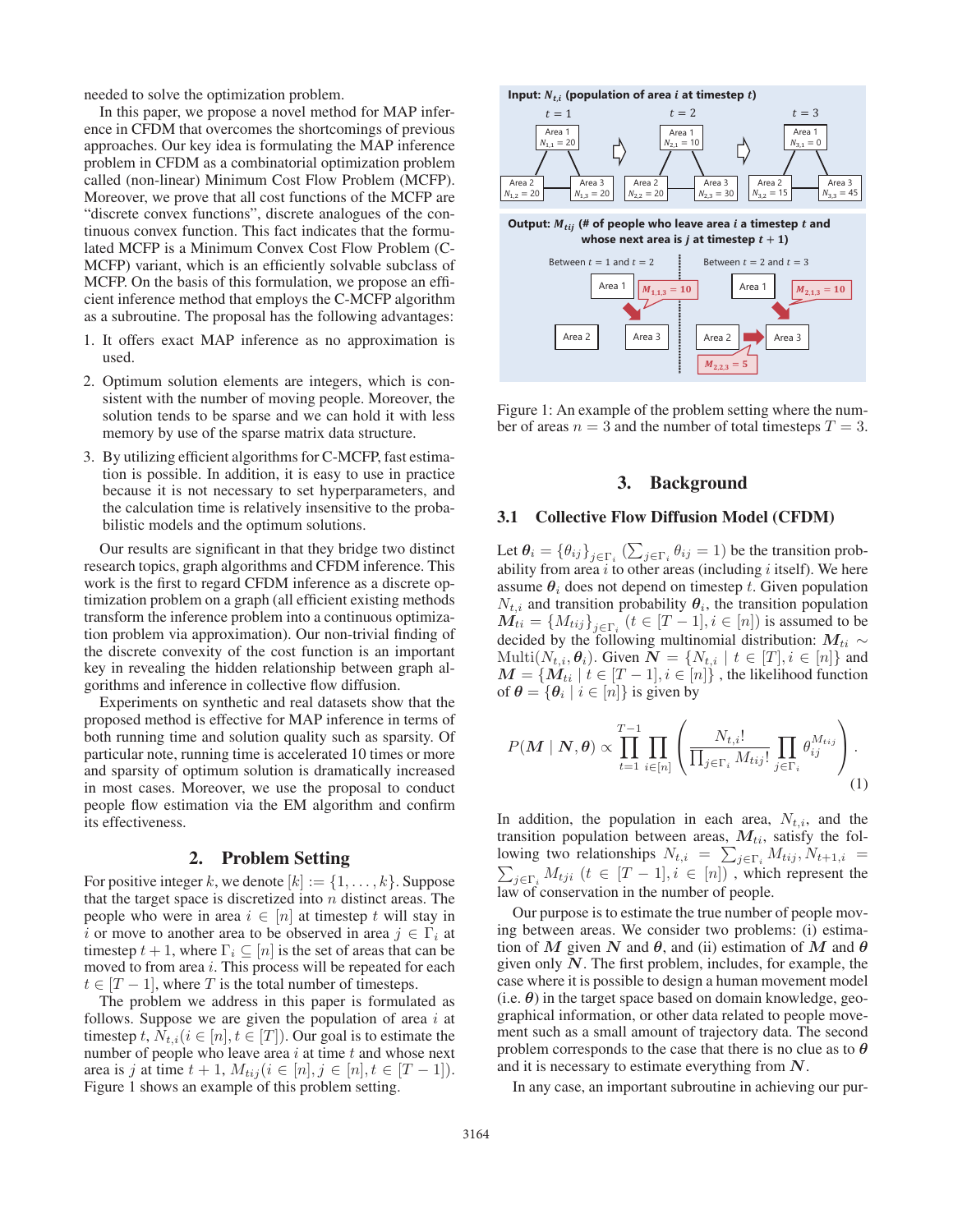pose is solving the following MAP inference problem:

$$
\max_{\mathbf{M}} \quad P(\mathbf{M} \mid \mathbf{N}, \boldsymbol{\theta})
$$
\n
$$
\text{s.t.} \quad N_{t,i} = \sum_{j \in \Gamma_i} M_{tij} \quad (t \in [T-1], i \in [n]),
$$
\n
$$
N_{t+1,i} = \sum_{j \in \Gamma_i} M_{tji} \quad (t \in [T-1], i \in [n]),
$$
\n
$$
M_{tij} \in \mathbb{Z}_{\geq 0} \quad (t \in [T-1], i \in [n], j \in \Gamma_i).
$$
\n
$$
(2)
$$

In the first problem, the optimum solution of  $(2)$  is the desired answer. A common approach to solving the second problem is to estimate, alternatively,  $M$  and  $\theta$  by the EM algorithm considering  $M$  as a hidden variable and  $\theta$  as parameter of a probabilistic model. Since high computational cost is incurred in calculating the expected value of hidden variable *M* by MCMC, a method to replace the expected value with the solution of the MAP inference problem has already been proposed (Sheldon et al. 2013) and is being widely used to conduct E-step. This approach solves the optimization problem (2) iteratively.

#### 3.2 Minimum Cost Flow Problems

(Non-linear) Minimum Cost Flow Problem (MCFP) is a combinatorial optimization problem defined as follows. Let  $G = (V, E)$  be a directed graph, where each node  $i \in V$  has supply value  $b_i \in \mathbb{Z}$ , and each edge  $(i, j) \in E$  has capacity  $l_{ij} \in \mathbb{Z}_{\geq 0}$  and cost function  $c_{ij} : \mathbb{Z}_{\geq 0} \to \mathbb{R}$ . If  $b_i > 0$ we call node i to be source, and if  $b_i < 0$  we call sink. MCFP is the problem of finding a minimum cost flow on  $G$ that satisfies the supply constraints at all nodes and capacity constraints at all edges. MCFP can be described as follows:

$$
\min_{\mathbf{x} \in \mathbb{Z}^{|E|}} \sum_{(i,j) \in E} c_{ij}(x_{ij})
$$
\n
$$
\text{s.t.} \sum_{j:(i,j) \in E} x_{ij} - \sum_{j:(j,i) \in E} x_{ji} = b_i \quad (i \in V), \quad (3)
$$
\n
$$
0 \le x_{ij} \le l_{ij} \quad ((i,j) \in E).
$$

Note that this paper considers the problems that restrict feasible *x* to integer values i.e.  $x \in \mathbb{Z}^{|E|}$ . Generally, MCFP (3) is NP-hard and difficult to solve efficiently. However, special cost functions make it possible to derive efficient optimization algorithms. For example, MCFP with linear cost functions, which is the most famous special case of MCFP, is polynomial-time solvable and many efficient algorithms have been developed (Kiraly and Kovacs 2012). Moreover, Minimum Convex Cost Flow Problem (C-MCFP), in which every cost function  $c_{ij}$  satisfies "discrete convexity"  $c_{ij}(x+)$  $1) + c_{ij}(x - 1) \geq 2 \cdot c_{ij}(x)$   $(x = 1, 2, \ldots)$ , is known to be an efficiently solvable subclass of MCFP (Ahuja, Magnanti, and Orlin 1993).

# 4. Proposed Method

#### 4.1 Formulation as C-MCFP

We show that the optimization problem (2) can be formulated as C-MCFP. After taking the logarithm of



Figure 2: An example of MCFP formulation when the number of areas  $n = 3$ . o is the source and d is the sink of the flow network. The capacity of edge  $(o, u_i)$  equals to  $N_{t,i}$  and the capacity of edge  $(v_i, d)$  equals to  $N_{t+1,i}$ .

the objective function (1) and omitting terms that do not depend on *M*, the objective function equals  $\sum_{t \in [T-1]} \sum_{i \in [n]} \sum_{j \in \Gamma_i} (-\log M_{tij}! + M_{tij} \log \theta_{ij}).$  Since we can split (2) into independently solvable  $T - 1$  subproblems by t, all we have to do is solve the minimization problems described as follows for each  $t \in [T-1]$ :

$$
\min_{M_t} \sum_{i \in [n]} \sum_{j \in \Gamma_i} (\log M_{tij}! - M_{tij} \log \theta_{ij})
$$
\n
$$
\text{s.t.} \quad N_{t,i} = \sum_{j \in \Gamma_i} M_{tij} \quad (i \in [n]),
$$
\n
$$
N_{t+1,i} = \sum_{j \in \Gamma_i} M_{tji} \quad (i \in [n]),
$$
\n
$$
M_{tij} \in \mathbb{Z}_{\geq 0} \quad (i \in [n], j \in \Gamma_i).
$$
\n
$$
(4)
$$

In order to formulate the problem (4) as MCFP, we construct an instance by the procedure described below (an example is shown in Figure 2):

- 1. Let  $V = \{u_i\}_{i \in [n]} \cup \{v_i\}_{i \in [n]} \cup \{o, d\}$ .  $u_i$  and  $v_i$  correspond to area i at timestep t and timestep  $t + 1$ , respectively.  $o$  is the source node and  $d$  is the sink node of the flow network.
- 2. For  $i \in [n]$ , add edge  $(o, u_i)$  with cost function 0 (constant function) and capacity  $N_{t,i}$ .
- 3. For  $i \in [n]$ , add edge  $(v_i, d)$  with cost function 0 and capacity  $N_{t+1,i}$ .
- 4. For  $i \in [n]$  and  $j \in \Gamma_i$ , add edge  $(u_i, v_j)$  with cost function  $f_{ij}(x) := \log x! - x \cdot \log \theta_{ij}$  and capacity  $+\infty$ .
- 5. Set  $b_o = \sum_{i \in [n]} N_{t,i}$ ,  $b_d = -b_o = -\sum_{i \in [n]} N_{t,i}$  and  $b_{u_i} = b_{v_i} = 0 \ (i \in [n]).$

For the MCFP instance constructed above, the following holds.

**Proposition 1.** For  $M_t^*$  defined by  $M_{tij}^* = x_{u_iv_j}^*$  (i  $\in$  $[n], j \in \Gamma_i$ ) where  $x^*$  *is the optimum solution of the MCFP*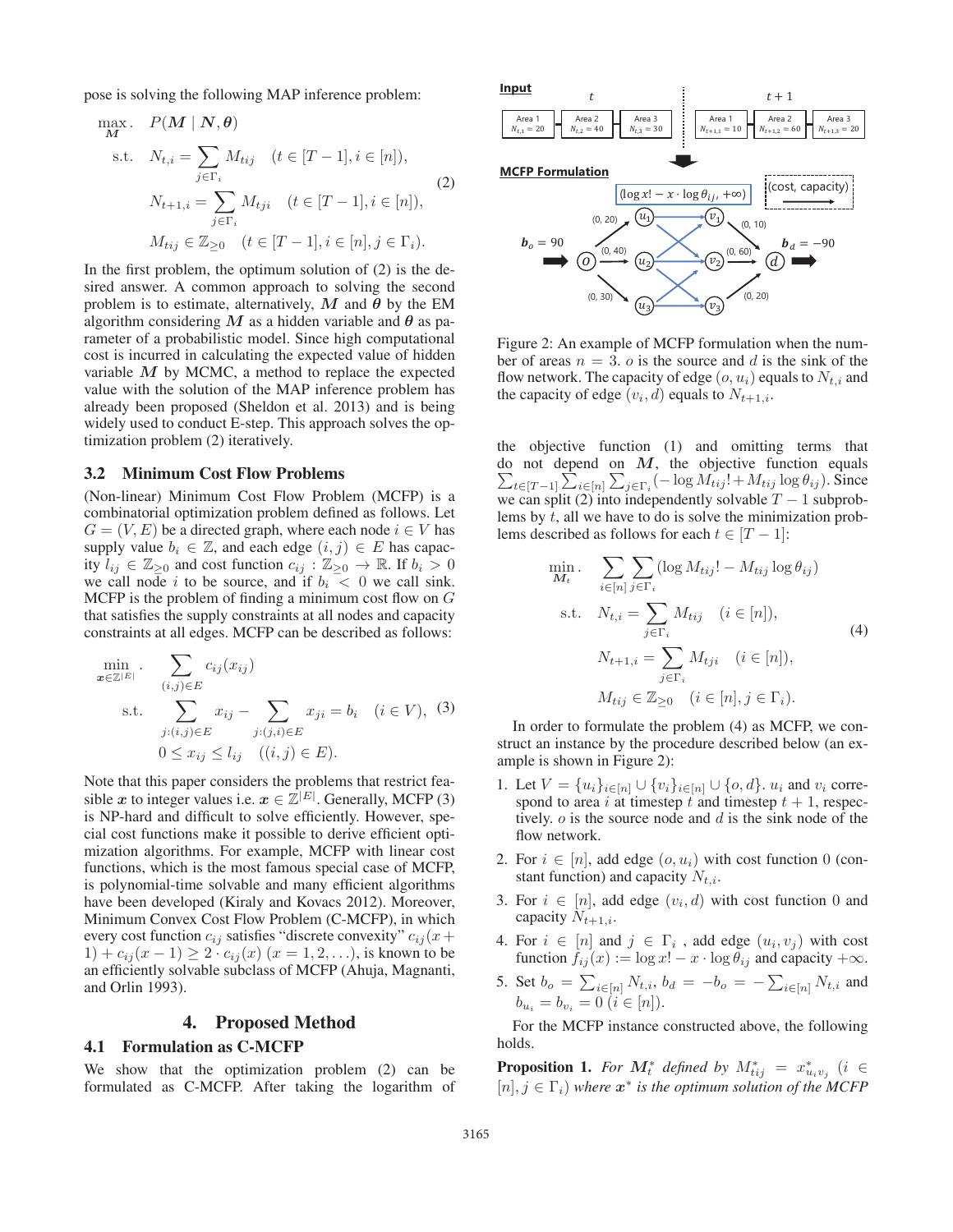*instance constructed above,*  $M_t^*$  *is an optimum solution of the optimization problem* (4)*.*

*Proof of Proposition 1.* Let *x* to be a feasible solution of the constructed MCFP. From the non-negativity of  $x_{ij}$  and flow conservation constraints at node o and d,  $x_{ou_i} = N_{ti}$  and  $x_{v_i,d} = N_{t+1,i}$  ( $\forall i \in [n]$ ) must be satisfied. From these facts and flow conservation constraints at node  $u_i$  and  $v_i$ ,  $N_{t,i} =$  $\sum_{j \in \Gamma_i} x_{u_i v_j}$  and  $N_{t+1,i} = \sum_{j \in \Gamma_i} x_{v_j u_i}$  ( $\forall i \in [n]$ ) hold.<br>Since we restrict *x* to integer values and total MCFP cost is  $\sum_{i\in[n]} \sum_{j\in\Gamma_i} (\log x_{u_iv_j}! - x_{u_iv_j} \log \theta_{ij})$ , the constructed MCFP is equivalent to the optimization problem (4), so the proposition holds. П

Proposition 2. *For the MCFP instance constructed above, all cost functions satisfy discrete convexity, i.e.*  $c_{ij}(x+1)$  +  $c_{ij}(x-1) \geq 2 \cdot c_{ij}(x)$  ( $x = 1, 2, \ldots$ ).

*Proof of Proposition 2.* It is clear that a constant function satisfies discrete convexity, so it is sufficient to check for  $f_{ij}$ . We have  $f_{ij}(x + 1) + f_{ij}(x - 1) - 2 \cdot f_{ij}(x) =$ log(x+1)!+log(x−1)!−2·log x! = log(x+1)−log x ≥ 0. This confirms the discrete convexity of  $f_{ij}$ .

Proposition 1 says that by solving MCFP we can get an optimum solution of problem (4). Proposition 2 shows that the constructed MCFP instance belongs to C-MCFP. Since C-MCFP is an efficiently solvable subclass of MCFP as described in 3.2, we can design efficient algorithms to tackle the original MAP inference problem (4).

Note that problem (4) may not have any feasible solution if  $\sum_{i \in [n]} N_{t,i} \neq \sum_{i \in [n]} N_{t+1,i}$  holds or  $|\Gamma_i|$   $(i \in [n])$  is small. Such cases occur frequently when dealing with noisy real data. Even in such cases, our method with slight modification can output reasonable solutions. We describe this modification in Section 4.3.

# 4.2 Algorithm

We describe here an algorithm that can find exact optimum solutions of C-MCFP, called Capacity Scaling algorithm (CS) (Minoux 1986). CS is an algorithm that successively augments flow along the shortest path from source to sink in a residual graph, which is an auxiliary graph calculated from the current flow. By maintaining a scalar value, called potential, on each node and modifying edge costs to ensure that they are non-negative, we can utilize Dijkstra's algorithm (Dijkstra 1959), which is a fast algorithm for shortest path search in graphs with non-negative edge costs. In order to reduce the number of shortest path searches, CS is designed to carry sufficiently large number of flows in each path augmentation. The algorithm utilized in our work is the one described in Chapter 14.5 of (Ahuja, Magnanti, and Orlin 1993). Although this algorithm is based on the idea of (Minoux 1986), some changes have been made, so its computation complexity differs from that of (Minoux 1986).

Given a C-MCFP instance with graph  $G = (V, E)$ , Theorem 14.1 of (Ahuja, Magnanti, and Orlin 1993) claims that CS runs in  $O(|E| \cdot \log U \cdot S)$ , where  $U := \max_{i \in V} |b_i|$  is the maximum absolute value of flow demand and  $S$  is the time complexity for solving a shortest path problem in graph G

Algorithm 1 Algorithm for solving MAP inference problem (2) via capacity scaling algorithm

| <b>Require:</b> Population of each area and time $N$ , transition  |
|--------------------------------------------------------------------|
| matrix $\boldsymbol{\theta}$                                       |
| for all $t \in [T-1]$ do                                           |
| Construct C-MCFP instance based on $N_t$ , $N_{t+1}$ , $\theta$ by |
| the procedure described in Section 4.1                             |
| Get optimum solution $x^*$ of constructed C-MCFP by                |
| capacity scaling algorithm                                         |
| for all $i \in [n]$ do                                             |
| for all $j \in \Gamma_i$ do                                        |
| $M_{tij}^* \leftarrow x_{u_i v_j}^*$                               |
| end for                                                            |
| end for                                                            |
| end for                                                            |
| return $M^*$                                                       |

with non-negative edge costs. According to Dijkstra's algorithm with binary heap, S is bounded by  $O(|E| \cdot \log |V|)$ , so the total time complexity is  $O(|E|^2 \cdot \log |V| \cdot \log U)$ . When this algorithm is used to solve problem (4), its time complexity is  $O(m^2 \cdot \log n \cdot \log F)$ , where *n* is the number of areas,  $m$  is the number of edges of the adjacency graph between the areas determined by  $\Gamma_i$   $(i \in [n])$  and  $F := \sum_{i \in [n]} N_{t,i}$ is the total population of targeted areas. Note that, the total complexity does not depend on the maximum value of edge capacity, and it is guaranteed that the algorithm runs efficiently even if the graph contains an edge with infinite capacity.

CS is a suitable algorithm for solving our problem in the following sense: When dealing with real-world datasets, sometimes  $F$  is extremely large (for example, in mobile spatial statistics in the Greater Tokyo Area, which consists of population distribution data by time and area,  $F$  is about  $10^6$ – $10^7$ ). Therefore, the algorithm used to solve the formulated C-MCFP should have sub-linear time complexity with respect to F. Accordingly, CS is appropriate since its time complexity is proportional to  $\log F$ .

The overall algorithm for solving the original MAP inference problem (2) is summarized in Algorithm 1.

#### 4.3 Handling with Infeasible Cases

As mentioned in Section 4.1, when dealing with real-world data, there may not be feasible solution to problem (4). To address this problem and output a reasonable solution, we add a few more steps in the instance construction procedure described in Section 4.1.

First, we add edge  $(o, d)$  with linear cost function  $Cx$ , where C is a sufficiently large constant, and capacity  $+\infty$ . Next, we set  $b_o = S$ ,  $b_d = -S$ ,  $b_{u_i} = b_{v_i} = 0$   $(i \in [n]),$ where  $S := \max(\sum_{i \in [n]} N_{t,i}, \sum_{i \in [n]} N_{t+1,i})$ . This newly formulated MCFP always has a feasible solution and still belongs to C-MCFP, so we can solve this by CS.

In this case,  $M_t^*$  calculated from the optimum solution of the MCFP does not necessarily satisfy the population conservation law  $N_{t,i} = \sum_{j \in \Gamma_i} M_{tij}^*, N_{t+1,i} =$  $\sum_{j \in \Gamma_i} M^*_{tji} (i \in [n])$ , which are the constraints of the origi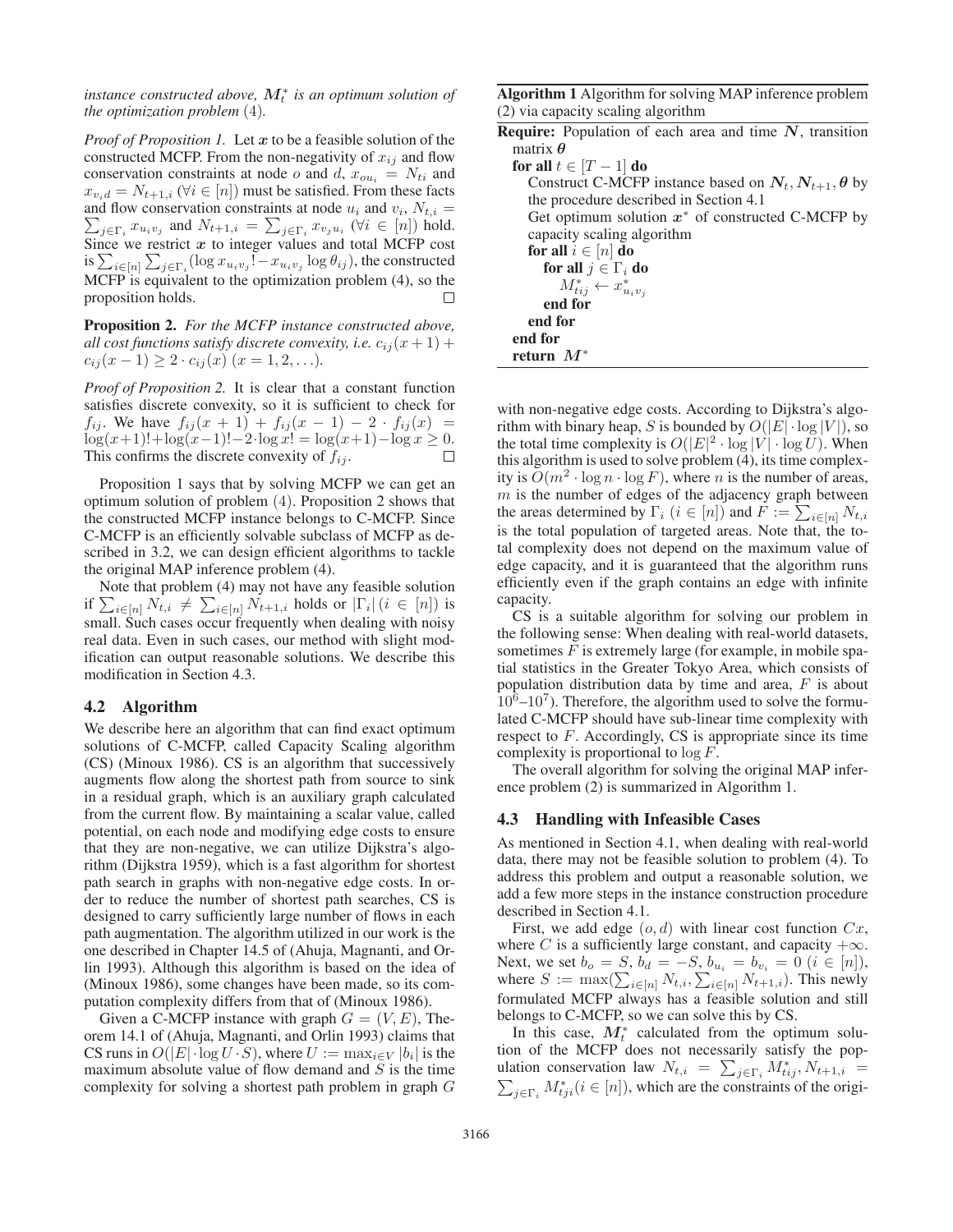nal problem (4). We can interpret these discrepancies as follows:  $N_{t,i} - \sum_{j \in \Gamma_i} M_{tij}^*$  is outflow from area i to somewhere outside the targeted areas, and  $N_{t+1,i} - \sum_{j \in \Gamma_i} M^*_{tji}$ is inflow from somewhere outside the targeted areas to area i between timesteps t and  $t + 1$ .

# 5. Experimental results

Here, we use numerical experiments to demonstrate the practical utility of the proposed method. All experiments are conducted on a 64-bit CentOS 7.3 machine with Xeon(R) Gold 6126 CPU(2.60GHz)x2 and 512 GB memory. The capacity scaling algorithm is implemented in C++ (g++ 4.8.5 with the -O3 option); other codes were written in python 2.7.12 with SciPy (Jones et al. 2001 ).

#### 5.1 Compared methods

We compare the proposed method with commonly used ones used in CFDM inference (Iwata et al. 2017; Akagi et al. 2018; Tanaka et al. 2018). In this method, we solve an optimization problem that has the following objective function  $f(\bm{M}_t) + \frac{\lambda}{2} \cdot g(\bm{M}_t)$  under constraints  $M_{tij} \in \mathbb{R}_{\geq 0}$  , where

$$
f(\mathbf{M}_{t}) = \sum_{i \in [n], j \in \Gamma_{i}} (M_{tij} \log M_{tij} - M_{tij} (1 + \log \theta_{ij})),
$$
  

$$
g(\mathbf{M}_{t}) = \sum_{i \in [n]} \left[ (N_{t,i} - \sum_{j \in \Gamma_{i}} M_{tij})^{2} + (N_{t+1,i} - \sum_{j \in \Gamma_{i}} M_{tji})^{2} \right]
$$

and  $\lambda$  is a hyperparameter. This problem is derived by applying Stirling's approximation and continuous relaxation to the objective function of (4), and adding constraints of people conservation law to objective function as penalty terms.  $\lambda$  controls the strength of penalty terms. This optimization problem has a convex objective function and bound constraints, so we can get the global optimum by L-BFGS-B method (Byrd et al. 1995), which is implemented in scipy.optimize. Our experiments explored three methods with  $\lambda$  values of  $\{1, 10, 100\}$ .

#### 5.2 MAP inference: Synthetic data

First, we compare running times and characteristics of the optimum solutions of MAP inference problem (2) obtained by each method using synthetic data. We randomly generate synthetic instances of the MAP inference problem (2). We consider an  $L \times L$  grid space, where each cell corresponds to one area.  $\Gamma_i$  is set to be [n] for  $\forall i \in [n]$  (i.e. we consider the "fully connected" situation). We set  $T = 2$  and  $N_{t,i} \sim$ Multi( $\vec{F}, \vec{p}_t$ ) ( $t = 1, 2$ ), where  $F$  is the total population in the grid space and  $p_1, p_2 \sim$  Dirichlet(1).  $\theta$  is generated in two ways as follows.

- 1. *θ*<sup>i</sup> ∼ Dirichlet(**1**) for each i ∈ [n] independently. We call this generation procedure "Dirichlet".
- 2.  $\theta_{ij} = \exp(-\text{dist}(i, j)) / \sum_{j \in \Gamma_i} \exp(-\text{dist}(i, j))$ , where  $dist(i, j)$  is the Euclidean distance between cell i and j. We call this procedure "Exponential decay". This procedure reflects the characteristics typical of movements that people are likely to take over short distances rather than long ones.

To clarify the dependence of computation time on the number of areas,  $L^2$ , and total population, F, we solve the MAP inference problem for  $L = 10, 20, 30$  fixing F to  $10<sup>4</sup>$ , and for  $F = 10^4, 10^5, 10^6$  fixing L to 20. We generate 10 random instances for each evaluation.

The average running times (seconds) for 10 instances by each algorithm are summarized in Table 1. Each experiment is executed with the time limit of 1000 seconds. If running time exceeds the time limit, running time of the trial is recorded as 1000 seconds. In such a case, the averaged value is underestimated. To clarify this, we tag average running time in the table with ">" if the time limit is exceeded in even one instance. In the parentheses, standard deviation of running times are shown if all 10 trials are completed in the time limit. L-BFGS-B methods have longer running time than the proposed method and varies with parameter settings and instances. This unstable behavior will be problematic in practical usage. The proposed method outperforms all other methods in all settings. In particular, it offers the advantage that it can solve problems with small computational time and work stably even when  $L$  and  $F$  are large.

In order to compare the characteristics of optimum solutions output by the proposed method and L-BFGS-B ( $\lambda$  = 1), we solve two examples with  $L = 5, F = 10^2$ , "Exponential decay" and  $L = 5, F = 10<sup>3</sup>$ , "Exponential decay" instances and checked the solutions in detail. The results are shown in Figure 3. In this figure, the  $L^2 \times L^2$  optimum solution matrix obtained by each method are presented as a heatmap. To investigate the sparsity structure of the solution, the maximum value of heatmap is set to 1 and minimum value to 0. While the solution obtained by L-BFGS-B is blurred and contains a lot of small but non-zero elements (elements with light colors) because of continuous relaxation, proposed method is able to produce sparse solutions. We calculated the sparseness of each solution by (# of near-zero  $(< 10^{-4}$ ) elements)/(# of whole elements); the yielded values are 90%, 67% with proposed method and 0%, 0 % with L-BFGS-B. This implies that the memory needed to hold the solution can be reduced significantly by using sparse matrix structure. Although we can get sparse solutions by rounding the solutions of existing methods, this operation violates the constraint of population conservation and degrades solution quality.

#### 5.3 MAP inference: Real data

We evaluate running times and characteristics of the optimum solutions using real-world spatio-temporal population data. We use mobile spatial statistics (Terada, Nagata, and Kobayashi 2013), which is the hourly population data for fixed size square grids calculated from mobile network operational data. We use Tokyo and Kanagawa prefecture data, which is the main part of the capital region of Japan, on April 1st, 2015 (weekday) and April 5th, 2014 (holiday).  $N_t$  is the population of each area at the clock time of  $t$ hour for  $t \in \{0, 1, \ldots, 22\}$  on each day. In order to compare the performances of the methods at different cell width, we aggregate population data of each cell and made datasets with cell sizes of 5km  $\times$  5km, 2km  $\times$  2km, and 1km  $\times$ 1km. The resulting datasets contain 200, 1017, 3711 cells,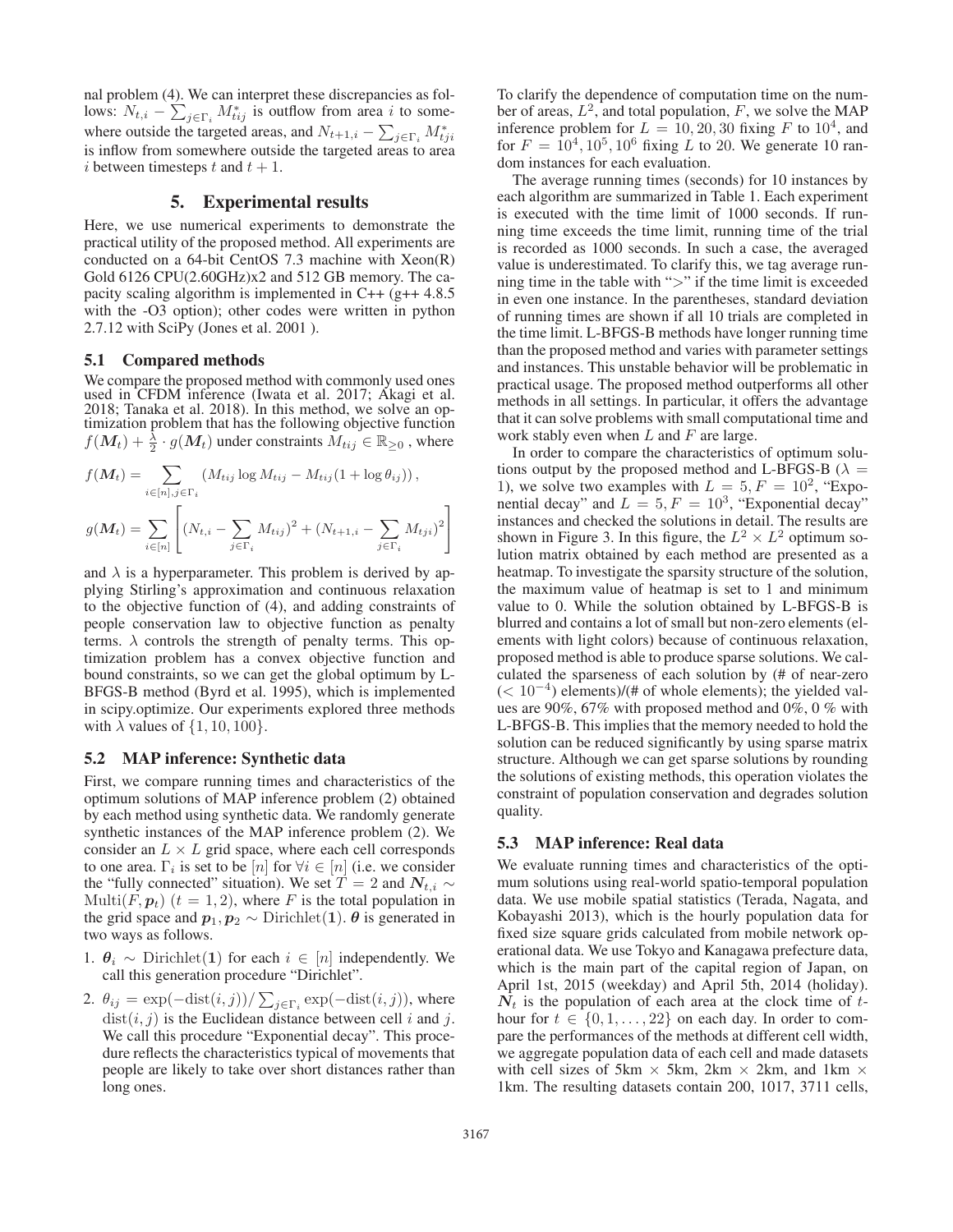Table 1: The average running time (seconds) of 10 synthetic instances when  $F$  is fixed to 10<sup>4</sup> (above) and when  $L$  is fixed to 20 (below). The best running time is highlighted for each problem size. Values with ">" are underestimates due to the time limit. Standard deviation is shown in parentheses if all 10 trials are completed in the time limit.

| type of $\theta$             | <b>Dirichlet</b> |                |                                | Exponential decay |                             |              |
|------------------------------|------------------|----------------|--------------------------------|-------------------|-----------------------------|--------------|
|                              | 10               | 20             | 30                             | 10                | 20                          | 30           |
| Proposed                     | 0.05(0.00)       | 0.61(0.01)     | 4.54(0.16)                     | 0.03(0.00)        | 0.46(0.03)                  | 6.29(2.60)   |
| L-BFGS-B $(\lambda = 1)$     | 6.51(0.91)       | 132.86 (15.46) | 357.32 (39.76)                 | 13.51(2.00)       | 273.25 (18.86)              | $>911.22(-)$ |
| L-BFGS-B ( $\lambda = 10$ )  | 7.40 (1.27)      | 143.14(13.25)  | 387.09 (56.31)                 | 13.87(1.69)       | $281.40(19.18) > 936.14(-)$ |              |
| L-BFGS-B ( $\lambda = 100$ ) | 9.65(2.01)       | 169.83 (17.19) | $440.77(69.87)$   15.79 (1.36) |                   | $297.40(20.42) > 975.64(-)$ |              |

| type of $\theta$           | Dirichlet       |                 |                 | Exponential decay |               |                 |
|----------------------------|-----------------|-----------------|-----------------|-------------------|---------------|-----------------|
|                            | 10 <sup>4</sup> | 10 <sup>5</sup> | 10 <sup>6</sup> | 10 <sup>4</sup>   | 9∩1           | 10 <sup>6</sup> |
| Proposed                   | 0.71(0.09)      | 4.19(0.85)      | 14.25(1.56)     | 0.68(0.22)        | 2.44(0.58)    | 4.93(0.94)      |
| L-BFGS-B $(\lambda = 1)$   | 140.16 (15.34)  | 434.25 (114.80) | $>804.52(-)$    | 323.87(30.86)     | $>1000.00(-)$ | $>1000.00(-)$   |
| L-BFGS-B $(\lambda = 10)$  | 149.29 (14.35)  | 503.72 (117.16) | $>880.68$ (-)   | 340.96(41.54)     | $>1000.00(-)$ | $>1000.00(-)$   |
| L-BFGS-B $(\lambda = 100)$ | 175.65 (18.26)  | 793.54 (146.68) | $>899.83(-)$    | 356.24(48.56)     | $>1000.00(-)$ | $>887.22(-)$    |

Table 2: The average running time (seconds) for real data. The best running time is highlighted for each cell width. Values with ">" are underestimates due to the time limit. Standard deviation is shown in parentheses if all 10 trials are completed in the time limit.

| dataset                      |                 | April 1st, 2015 |               |               | April 5th, 2015 |               |
|------------------------------|-----------------|-----------------|---------------|---------------|-----------------|---------------|
| cell width                   | 5km             | 2km             | 1 km          | 5km           | 2km             | l km.         |
| Proposed                     | 0.84(0.16)      | 9.16(1.49)      | 59.40 (22.38) | 0.41(0.01)    | 6.52(1.15)      | 54.00 (10.70) |
| L-BFGS-B $(\lambda = 1)$     | 196.46 (139.61) | $>1000.00(-)$   | $>1000.00(-)$ | 68.76 (25.43) | $>940.84$ (-)   | $>1000.00(-)$ |
| L-BFGS-B $(\lambda = 10)$    | 14.96 (34.63)   | $>1000.00(-)$   | $>1000.00(-)$ | 10.90(19.85)  | $>1000.00(-)$   | $>1000.00(-)$ |
| L-BFGS-B ( $\lambda = 100$ ) | 2.04(0.73)      | $>811.94$ (-)   | $>1000.00(-)$ | 0.99(0.89)    | $>697.78(-)$    | $>1000.00(-)$ |

respectively. We construct  $\theta$  by the same procedure as "Exponential decay" in the synthetic data experiment and set  $\Gamma_i = \{j \mid j \in [n], \text{dist}(i, j) \leq 5\}$ , where  $\text{dist}(i, j)$  is Euclidean distance between cell  $i$  and cell  $j$  in the grid space.

The results are summarized in Table 2. Time limit is set to be 1000 seconds, and average running time standard deviation are calculated in the same way as in the experiment on synthetic data. As shown, proposed method is able to solve all instances in about 60 seconds. On the other hand, compared methods fail to process  $2km \times 2km$  and  $1km \times 1km$ datasets regardless of the value of  $\lambda$ . This shows the effectiveness of the proposed method.

# 5.4 EM algorithm: Synthetic data

As mentioned, MAP inference is used for conducting Estep of EM algorithm to estimate the number of moving people and probabilistic model parameters. Here, we compare EM algorithm performance achieved with the proposed method and with the existing method using simulation data. We consider people movement in an  $L \times L$  sized grid space  $(L = 10, 12)$ . We construct transition matrix  $\theta^{\text{true}}$  by  $\theta_{ij} \propto$  $s_i \cdot \exp(-\beta \cdot \text{dist}(i, j))$ , where  $s_i > 0$   $(i \in [n])$  is a parameter that represents how likely people are to gather at area j, and  $\beta$  is a parameter that controls the decay of transition probability with increasing distance between  $i$  and  $j$ . This transition matrix is a variant of the one used in (Akagi et al. 2018). We set  $\beta^{\text{true}} = 0.5$  and  $s_i^{\text{true}}$  as follows: first, we randomly selected 3 areas from [n] and set  $s_i^{\text{true}} = 10$ . For other areas, we set  $s_i^{\text{true}} = 1$ . We generate the population

of each area, *N*, and number of moving people between areas, *M*, by simulating people movement following the procedure written in Section 3.1 until timestep  $T = 10$  using transition matrix  $\boldsymbol{\theta}^{\text{true}}$ . We set initial population  $N_{1,i}$  to  $10^{\overline{4}}$  $(i \in [n])$ .

Our task is to estimate the number of moving people,  $M$ , from observed population  $N$  by the EM algorithm. For details of the EM algorithm, please see (Akagi et al. 2018). In the algorithms,  $\Gamma_i$  is set to be [n] for  $\forall i \in [n]$ . We evaluate algorithm performance by Normalized Absolute Error (NAE) of *M*, which is calculated by  $\sum_{t,i,j} |M_{tij}^{\text{true}} - M_{tij}^{\text{estimate}}| / \sum_{t,i,j} M_{tij}^{\text{true}}$ . EM algorithm is iterated 200 times for each method. Figure 4 plots NAE versus the elapsed time for the EM algorithm with proposed method and previous method. It can be seen that the proposed method yields better NAE values more quickly than the previous method, especially at large L. For example, in the case of  $L = 12$ , it took the L-BFGS-B method about 9657 seconds to reach 1.15 for NAE (the dashed line in Figure 4). The proposed method, on the other hand, took only 24 seconds or so, which is about 400 times faster.

# 6. Related Work

Several methods have been proposed to realize MAP inference efficiently in CGM, which is a general framework including CFDM, (Sheldon et al. 2013; Sun, Sheldon, and Kumar 2015; Nguyen et al. 2016; Vilnis et al. 2015). Note that existing methods provide non-exact MAP inference and output non-integer solutions. In (Akagi et al. 2018), an ef-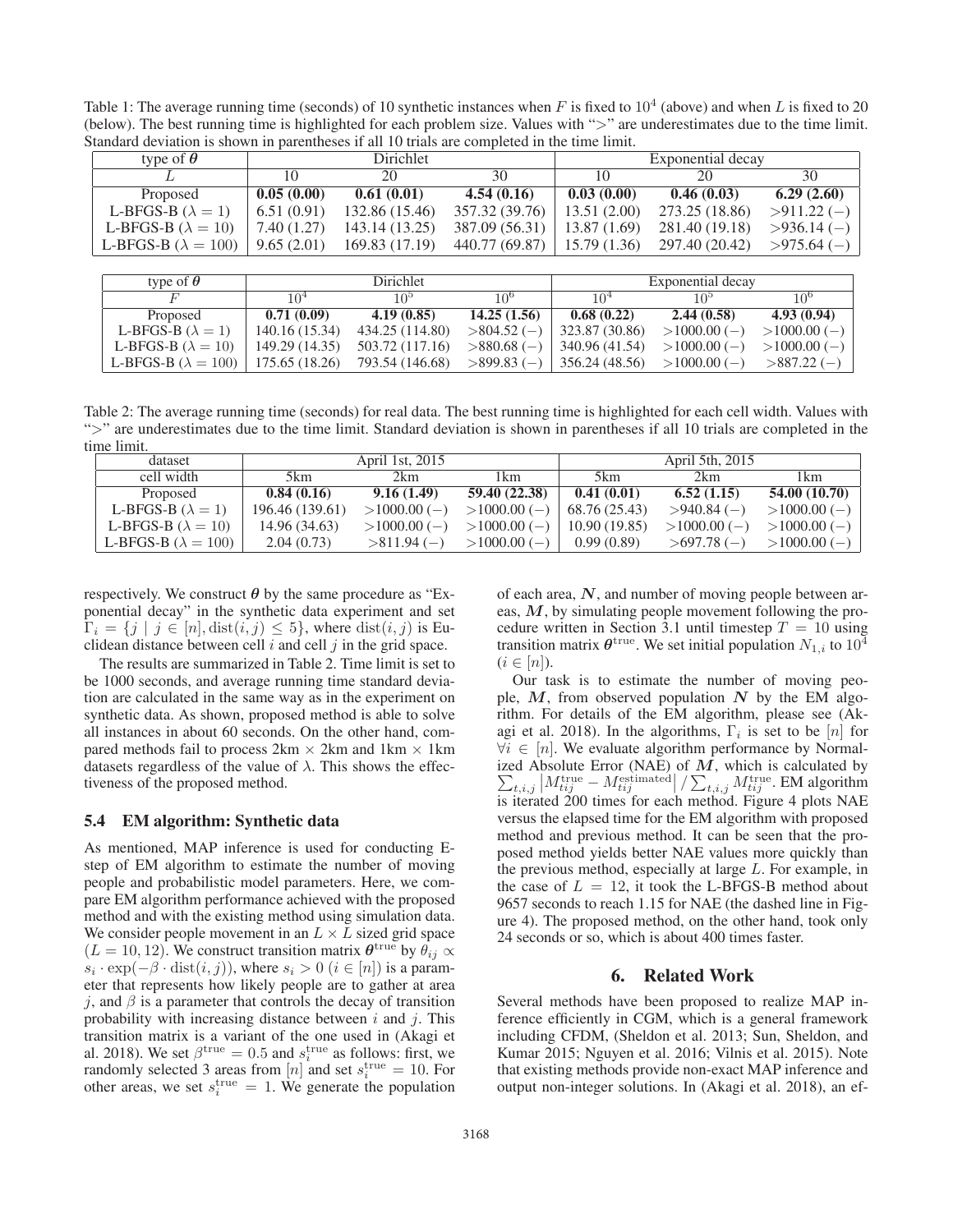

0 1 2 3 elapsed time (seco 0.6 0.8 1.0 y<br>2<br>2 1.4 1.6  $L = 10$ Proposed L-BEGS-B  $(\lambda = 1)$ 0.0 0.2 0.4 0.6 0.8 1.0 1.2 elapsed time (seconds) 1e4 0.75 1.00 1.15 ш<br>Ѯ 1.25 1.50 1.75  $L = 12$ Proposed L-BFGS-B  $(\lambda = 1)$ 

Figure 3: Comparison of optimum solution matrix in an  $L \times L$  grid space obtained by proposed method and L-BFGS-B ( $\lambda = 1$ ) with  $\theta$  type of "Exponential decay". The left is when  $(L, F) = (5, 10^2)$  and the right is when  $(L, F) = (5, 10<sup>3</sup>)$ , where F is the total population of the targeted areas. Sparsity pattern of obtained  $L^2 \times L^2$  solution matrix is presented as a heatmap.  $(i, j)$ -element of solution matrix represents the number of moving people from area  $i$  to area  $j$ . In order to investigate sparsity structure of solutions, maximum value of color map is set to be 1 and minimum value is 0. The output of L-BFGS-B method is blurred and contains a lot of small but non-zero elements. In contrast, solution by proposed method is noticeably sparse.

ficient optimization method for CFDM is proposed, but it can be used only under a specially factorized probabilistic model, which is designed to model human movements in urban spaces. In contrast, the proposal of this paper is widely available and poses no excessive constraints on the underlying transition model structure.

There is a lot of work on people flow estimation via CFDM. For example, (Iwata et al. 2017; Akagi et al. 2018; Iwata and Shimizu 2019) deal with the estimation of people flows in urban spaces by utilizing variational inference, a factorized probabilistic model, or neural networks. In (Kumar, Sheldon, and Srivastava 2013) and (Tanaka et al. 2018), the inflow and outflow of each area at each timestep are assumed to be available, while (Tanaka et al. 2018) considers a time delay between before and after movement. Thus, there are many variations in terms of the observation model and the probabilistic model underlying movement. The method proposed herein can be used as a subroutine in any of these approaches by appropriately constructing instances of MCFP to suit the problem.

Attempts to estimate human movement from aggregated

Figure 4: NAE (Normalized Absolute Error) as a function of elapsed time for EM algorithm with each MAP inference method.

count data have received a lot of attention. As a particularly relevant study, Xue et al. proposed an algorithm for recovering personal trajectories from aggregated count data for the purpose of evaluating privacy risk for publishing such data (Xu et al. 2017). Sheldon et al. proposed a method to reconstruct sample paths of a Markov chain from partial observations for the purpose of analyzing bird migration patterns (Sheldon, Elmohamed, and Kozen 2008). Although those methods are similar to our method in the sense of solving combinatorial assignment problems to recover movement from aggregated data, there are two distinct differences: (i) Those methods focus on recovering each individual trajectory, not the collective movement of targets. (ii) Those method do not have a mechanism to estimate the parameters of movement models.

Many studies on another direction, predicting population or people flow in cities, have been published (Konishi et al. 2016; Zhang et al. 2019; Jiang et al. 2019). Their approach is to forecast future city dynamics at each area from past data or other features in a supervised way, using classical regression models or deep learning architecture, etc. Our purpose is estimating people flows between areas from only population snapshots at incremental timesteps in a unsupervised way, which is a totally different task from future prediction.

#### 7. Conclusion

In this paper, we proposed a novel method for MAP inference in collective flow diffusion model. First, we showed that the MAP inference problem can be formulated as a minimum convex cost flow problem. Based on this formulation, we proposed an efficient algorithm for MAP inference prob